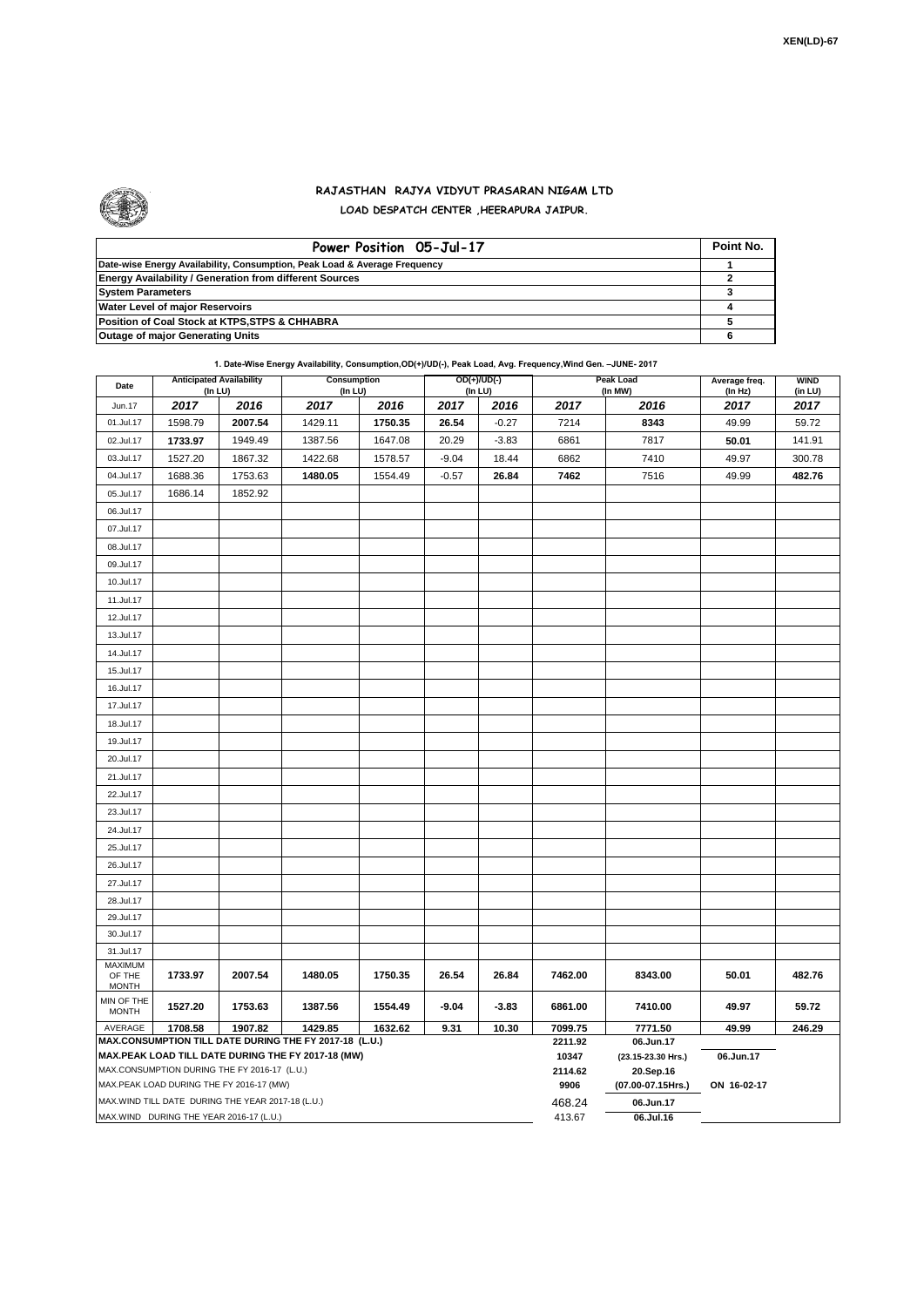| 2. Anticipated Availability/Generation From Different Sources |  |  |  |  |  |  |
|---------------------------------------------------------------|--|--|--|--|--|--|
|---------------------------------------------------------------|--|--|--|--|--|--|

| S.No.               | (In LU)<br>Sources Available to Rajasthan / Installed                                    | Prior              | <b>Prior</b>       | Actual             |
|---------------------|------------------------------------------------------------------------------------------|--------------------|--------------------|--------------------|
|                     | Capacity as on 30.09.2016                                                                | assessment of      | assessment of      | Energy             |
|                     | (In MW)                                                                                  | Avail. For next    | Avail.             | <b>Received</b>    |
|                     |                                                                                          | Dav                |                    |                    |
|                     |                                                                                          |                    | 4-Jul-17           |                    |
| 1<br>$\overline{2}$ | KTPS (1240/1240)<br>STPS (1500/1500)                                                     | 42.00<br>55.00     | 42.00<br>55.00     | 36.33<br>42.80     |
| 3                   | DHOLPUR GAS CCPP (330/330)                                                               | 0.00               | 0.00               | 0.00               |
| 4                   | RAMGARH (273.5/273.5)                                                                    | 31.00              | 34.00              | 24.43              |
| 5                   | RAPP-A(200/200)                                                                          | 38.00              | 38.00              | 39.70              |
| 6                   | MAHI (140/140)                                                                           | 0.00               | 0.00               | 0.00               |
| 7<br>8              | CHAMBAL (RPS+JS) (135.5/271)<br><b>GIRAL LIGNITE (250/250)</b>                           | 0.00<br>0.00       | 0.00<br>0.00       | 0.00               |
| 9                   | CHHABRA TPS 1000/1000)                                                                   | 54.00              | 108.00             | 0.00<br>148.39     |
| 10                  | ADANI (TPS) + KALISINDH (TPS)                                                            | 288.00             | 288.00             | 188.50             |
|                     | (1200+1200/1320+1200)                                                                    |                    |                    |                    |
| 11                  | WIND FARM (3980.40/4119.15)                                                              | 400.00             | 360.00             | 482.76             |
| 12<br>13            | SOLAR POWER(737.70/1295.70)<br>CAPTIVE POWER PLANTS                                      | 0.00<br>0.00       | 0.00<br>0.00       | 0.00<br>0.00       |
| 14                  | REGIONAL (INTRA STATE) O.A. (VLTPS)                                                      | 0.00               | 0.00               | 0.00               |
| 15                  | OPEN ACCESS                                                                              | $-79.22$           | $-80.99$           | $-80.99$           |
| 16                  | BIOMASS - (101.95/119.25)                                                                | 4.00               | 5.00               | 3.67               |
| 17                  | BARSINGHSAR LTPS(250/250)                                                                | 25.00              | 25.00              | 22.48              |
| 18                  | RAJWEST (1080/1080)<br><b>TOTAL (A): 1-18</b>                                            | 201.00<br>1058.78  | 201.00<br>1075.01  | 105.65<br>1013.73  |
| 19                  | <b>BBMB COMPLEX</b>                                                                      |                    |                    |                    |
|                     | a) BHAKRA(230.79/1516.3)                                                                 | 30.66              | 29.99              | 30.32              |
|                     | b) DEHAR (198/990)                                                                       | 29.19              | 29.33              | 29.37              |
|                     | c) PONG (231.66/396)                                                                     | 9.10               | 8.42               | 9.32               |
| 20                  | TOTAL : a TO c<br><b>CENTRAL STATIONS</b>                                                | 68.95              | 67.73              | 69.01              |
|                     | d) SINGRAULI<br>(300/2000)                                                               | 54.55              | 48.02              | 13.64              |
|                     | e) RIHAND<br>(310.24/3000)                                                               | 52.90              | 48.08              | 19.59              |
|                     | f) UNCHAHAR-I(20/420)                                                                    | 3.05               | 2.63               | 2.16               |
|                     | q) UNCHAHAR-II& III(61/630)                                                              | 9.48               | 7.55               | 6.55               |
|                     | h) INDIRA GANDHI STPS(JHAJHAR) 0.00/1500)<br>i) NCTPS DADRI St-II (43.22/980) + DADRI-TH | 0.00<br>4.04       | 0.00<br>2.05       | 0.00<br>3.38       |
|                     | j) DADRI GAS (77/830)                                                                    | 4.67               | 3.64               | 2.82               |
|                     | k) ANTA<br>(83.07/419)                                                                   | 0.00               | 0.00               | 0.00               |
|                     | I) AURAIYA<br>(61.03/663)                                                                | 0.00               | 0.00               | 0.00               |
|                     | m) NAPP<br>(44/440)                                                                      | 9.19               | 9.24               | 9.24               |
|                     | n) RAPP-B<br>(125/440)<br>o) RAPP-C<br>(88/440)                                          | 31.69<br>20.58     | 31.69<br>20.58     | 31.69<br>20.58     |
|                     | p) SALAL<br>(20.36/690)                                                                  | 4.79               | 4.79               | 4.79               |
|                     | (70.37/720)<br>q) URI                                                                    | 16.74              | 16.31              | 16.09              |
|                     | r) TANAKPUR<br>(10.86/94)                                                                | 2.47               | 2.51               | 2.37               |
|                     | S) CHAMERA –I (105.84/540)                                                               | 25.15              | 25.15              | 25.15              |
|                     | t) CHAMERA-II (29.01/300)<br>u) CHAMERA-III (25.21/231)                                  | 6.98<br>5.97       | 6.98<br>6.00       | 6.98<br>6.00       |
|                     | v) DHAULIGANGA (27/280)                                                                  | 6.42               | 6.50               | 6.50               |
|                     | w) DULHASTI (42.42/390)                                                                  | 10.05              | 10.08              | 10.08              |
|                     | x) SEWA (13/120)                                                                         | 3.28               | 3.28               | 3.28               |
|                     | y) NJPC (112.00/1500)+RAMPUR(31.808/412.02)                                              | 34.13              | 34.13              | 34.13              |
|                     | z) TEHRI (75/1000)<br>aa) KOTESHWR (33.44/400) + PARBATI3 (56.73/520)                    | 4.50               | 4.20               | 4.20               |
|                     | ab) TALA                                                                                 | 20.40<br>3.89      | 20.40<br>3.90      | 28.39<br>3.90      |
|                     | ac) MUNDRA UMPP (380/4000)                                                               | 26.70              | 32.59              | 14.42              |
|                     | ad) SASAN (372/3960)                                                                     | 53.76              | 38.88              | 13.03              |
|                     | ae) FRKKA+KHLGN+TLCHR (70.18/3940)                                                       | 17.15              | 17.23              | 0.29               |
|                     | af) URS POWER(DADRI TH-I)                                                                | 0.00               | 0.00               | 0.00               |
|                     | TOTAL SCHEDULE(a TO af)<br><b>LOSSES</b>                                                 | 501.46<br>$-10.97$ | 474.14<br>$-9.35$  | 358.25<br>$-11.65$ |
|                     | NET SCHEDULED                                                                            | 490.49             | 464.79             | 346.59             |
| 21                  | BILATERAL (REG.) EXCL. BANKING                                                           | 26.32              | 26.32              | 26.32              |
| 22                  | <b>BANKING</b>                                                                           | $-48.20$           | $-48.20$           | $-48.20$           |
| 23                  | BILATERAL(INTER-REG.). EXCLUDING (ISOA &                                                 | 103.19             | 92.91              | 68.94              |
| 24                  | <b>BANKING)</b><br>INTER STATE OPEN ACCESS (BILATERAL+IEX)                               | 79.22              | 80.99              | 80.99              |
| 25                  | INDIAN ENERGY EXCHANGE                                                                   | $-23.66$           | $-7.74$            | $-7.74$            |
|                     | <b>TOTAL(B): (19 TO 25)</b>                                                              | 627.36             | 613.35             | 466.90             |
|                     | TOTAL GENERATION (A +B) : 1 TO 25                                                        |                    |                    | 1480.63            |
|                     | OVER DRAWAL (+)/UNDER DRAWAL (-)                                                         |                    |                    | $-0.57$            |
|                     | <b>GRAND TOTAL</b><br><b>LAST YEAR</b>                                                   | 1686.14<br>1852.92 | 1688.36<br>1753.63 | 1480.06<br>1554.49 |
|                     |                                                                                          |                    |                    |                    |